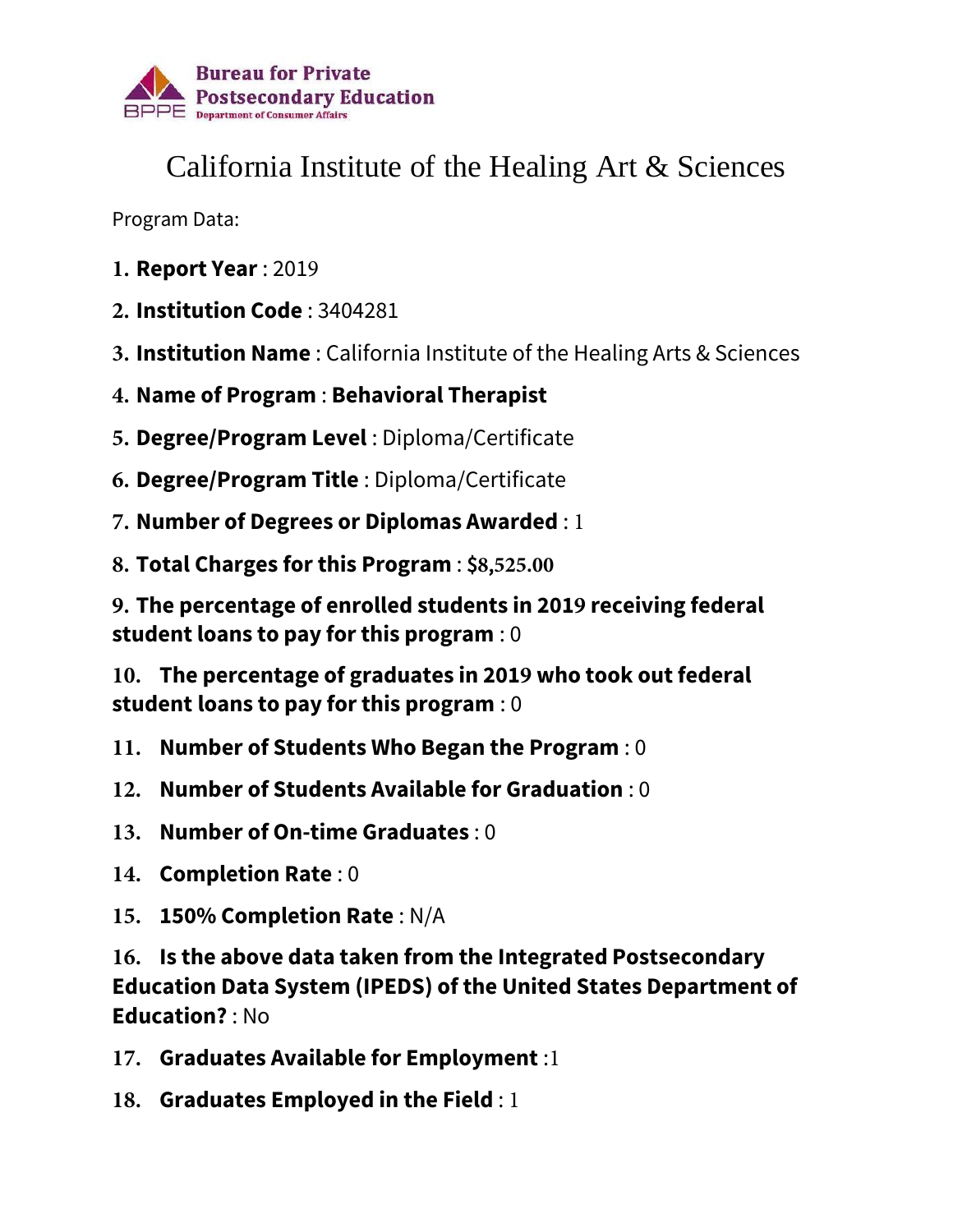**19. Placement Rate** : 01

**Graduates employed in the field** :1

**20a. 20 to 29 hours per week** : 1

**20b. at least 30 hours per week** : 0

**Indicate the number of graduates employed** :1

**21a. In a single position in the field of study** : 0

**21b. In concurrent aggregated positions in the field of study (2 or more positions at the same time)** : 1

**21c. Freelance/self-employed** : 1

**21d. By the institution or an employer owned by the institution, or an employer who shares ownership with the institution** : 0

**22. Does this educational program lead to an occupation that requires State licensing?** : No

**22a. Do graduates have the option or requirement for more than one type of licensing State exam?** : N/A

**Name of Option/Requirement (1)** : N/A

**Name of Option/Requirement (2)** : N/A

**Name of Option/Requirement (3)** : N/A

**Name of Option/Requirement (4)** : N/A

**23. Name of the State licensing entity that licenses this field** : N/A

**24. Name of State Exam** : N/A

**23. Name of the State licensing entity that licenses this field** : N/A

**24. Name of State Exam** : N/A

**25. Number of Graduates Taking State Exam** : N/A

**26. Number Who Passed the State Exam** : N/A

**27. Number Who Failed the State Exam** : 0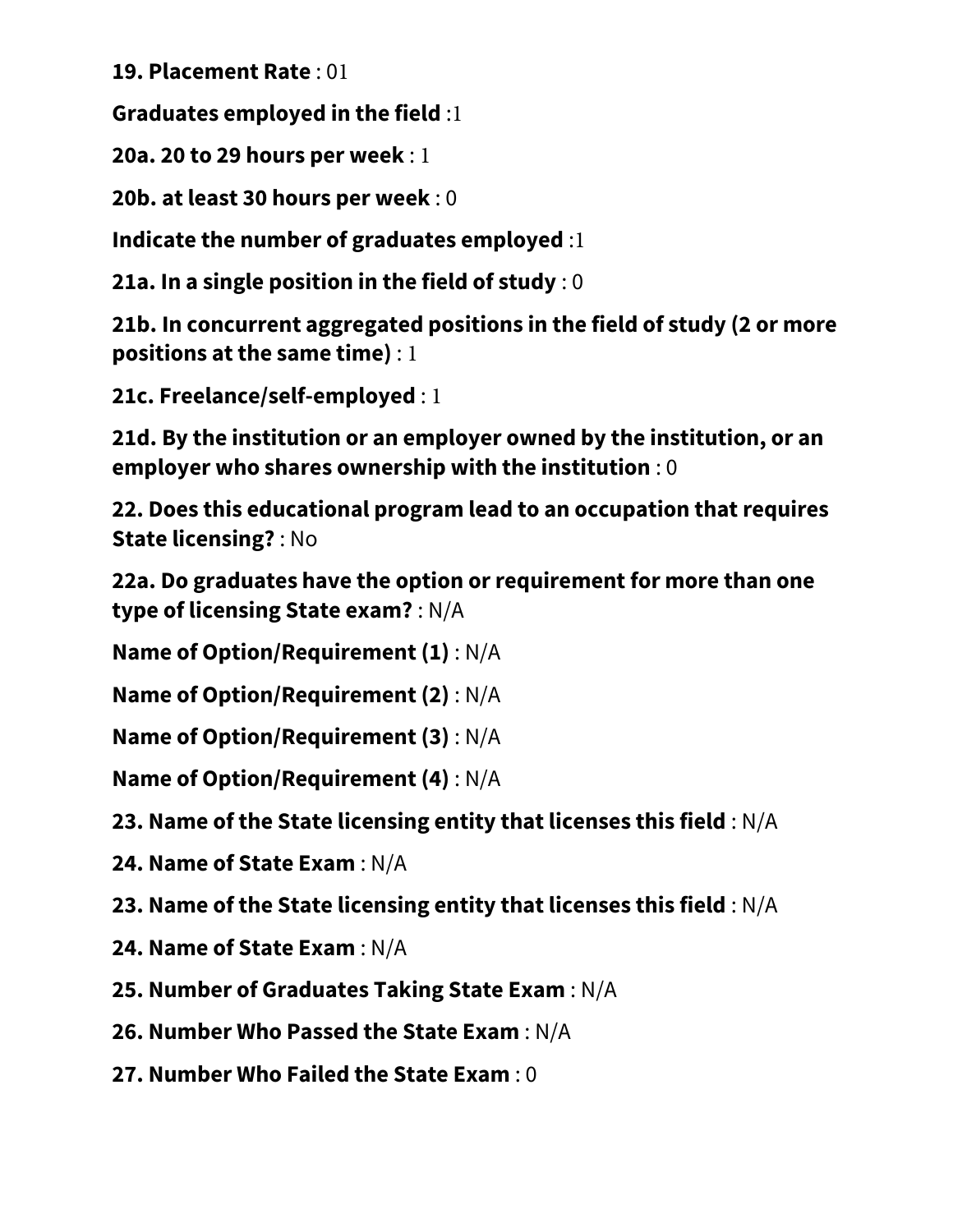**28. Passage Rate** : 0

**29. Is this data from the State licensing agency that administered the exam?** : 0

**29a. Name of Agency** : N/A

**30. If the response to #29 was "No" provide a description of the process used for Attempting to Contact Students** : N/A

**31. Name of the State licensing entity that licenses this field** : N/A

**32. Name of State Exam** : N/A

**33. Number of Graduates Taking State Exam** : N/A

**34. Number Who Passed the State Exam** : N/A

**35. Number Who Failed the State Exam** : 0

**36. Passage Rate** : 0

**37. Is this data from the State licensing agency that administered the State exam?** : 0

**37a. Name of Agency** : N/A

**38. If the response to #37 was "No" provide a description of the process used for Attempting to Contact Students** : N/A

**39. Graduates Available for Employment** : 0

**40. Graduates Employed in the Field** : 0

**41. Graduates Employed in the Field Reported receiving the following Salary or Wage: For graduates employed in the field, indicate their salaries/earnings below. If there are none in any specific range, indicate "0."** :

**\$0 - \$5,000** : 0

**\$5,001 - \$10,000** : 0

**\$10,001 - \$15,000** : 0

**\$15,001 - \$20,000** : 0